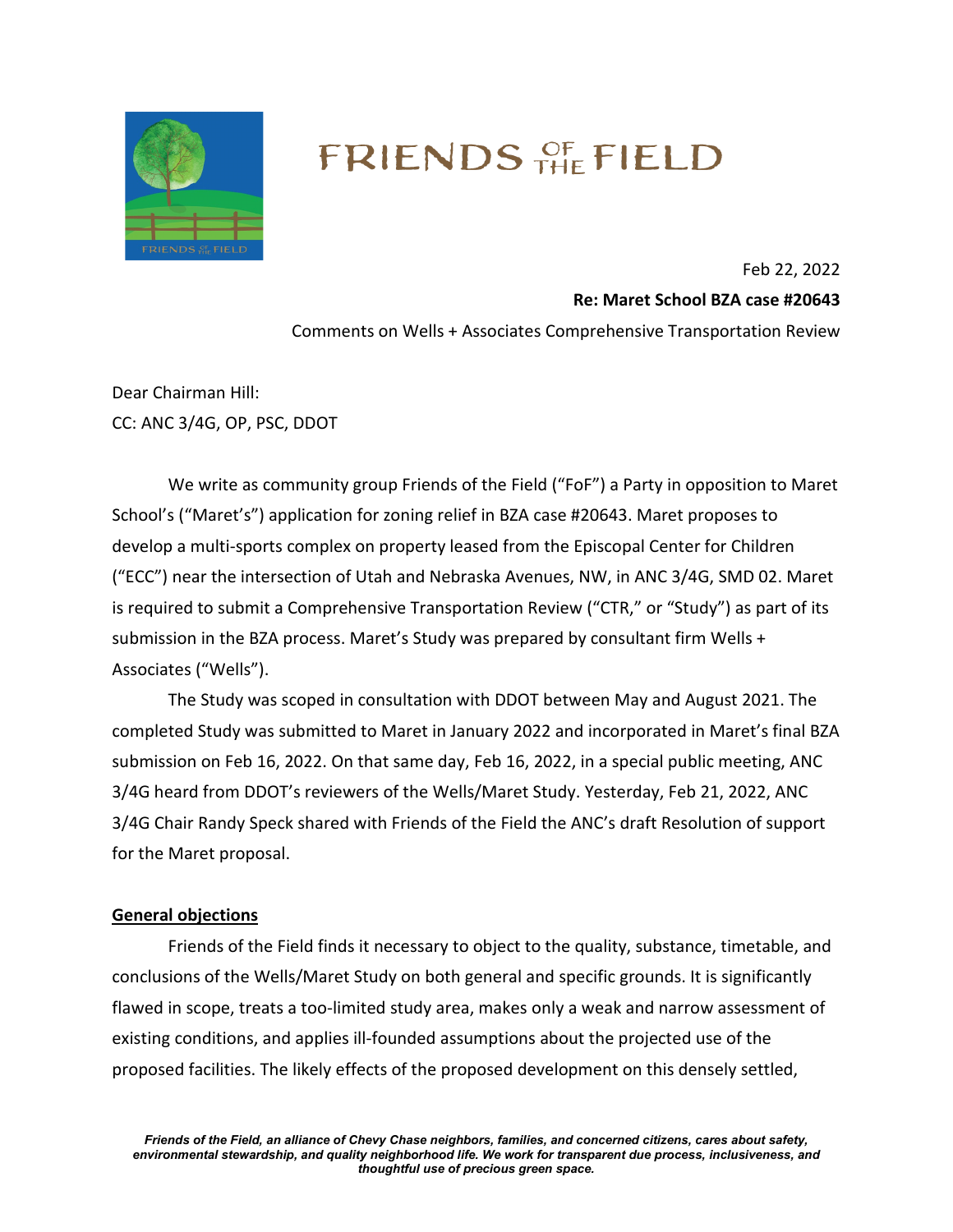uniformly residential neighborhood of single-family homes and mostly low-volume, low-speed local streets are interpreted far too narrowly.

The Study falls short of DDOT's own goals for CTRs. CTRs are asserted to be an improvement over "old school" Traffic Impact Assessments, or TIAs. CTRs are intended to be more sensitive to urban design considerations than a purely technical analysis would be. Yet the present Study includes many pages of charts and tables, and only scant reference to existing conditions. It is almost exclusively quantitative, and only slightly qualitative. No mention of housing and demographics, no bicycle and pedestrian count data, no crash reporting or safety statistics, no indicators of neighborhood stability – the purpose of the existing R-1-B zoning designation.

As DDOT's Aaron Zimmerman put it in a January 2021 TRB conference presentation on an anticipated Version 2.0 CTR method, the approach was meant to be so human-centered (rather than auto-centric) that it was supposed to encourage hiring review staff who would appreciate, "Less Synchro, more urban design." This means the CTR should present a more holistic rendering of what transportation means for a community, and not simply a technical traffic engineering report. It comes as a surprise, then, that the Wells/Maret Study ultimately fails to clear this bar.

At the center of the CTR concept is the idea that limiting off-street parking is a "linchpin of development," and is meant to encourage greater development density. While that focus may be appropriate in more built-up areas of the District, it is misplaced here, where Wells found an abundance of available "underutilized" curbside parking. The Study never had to grapple seriously with the issue of parking pressure. On the contrary, the planned creation of a nearly 50-vehicle parking lot, and the dedication of public space to create a commercial driveway for access, will establish a magnet for SOV trips. Shaded, free, copious off-street parking in a quiet, safe residential neighborhood will incentivize exactly the kinds of Single Occupancy Vehicle ("SOV") trips that a CTR and its Transportation Demand Management ("TDM") component are meant to discourage.

The Maret/Wells Study and its DDOT reviewers have been impervious to suggestions to improve the Study and make its review more meaningful and applicable. For example, establishing an extraordinarily constrained study area that completely avoids mentioning the most important cross-town commuter route in the vicinity, is inexcusable. For years the corridor of convenience from Silver Spring via Wise Road – Oregon Avenue – Nebraska Avenue to Connecticut Avenue and beyond has been extremely popular. When facts that this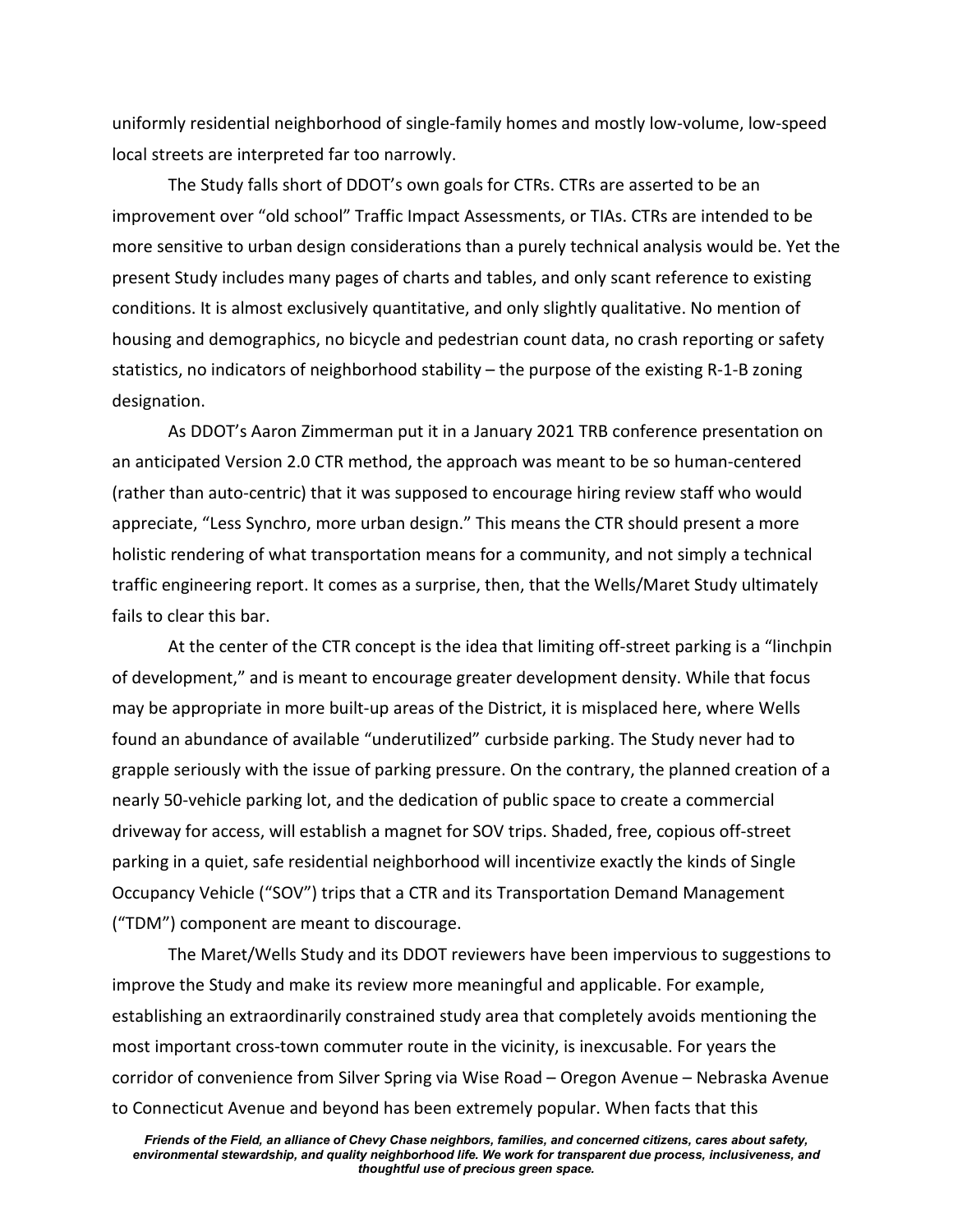neighborhood has been disrupted for years with major construction and closures of major roadways were brought to DDOT's attention, they were ignored.

For example, in June of 2021, when the present Study was being scoped, the Washington *Post* reported on the closure of upper Beach Drive (controlled by the National Park Service, and classified by DDOT as a Minor Arterial) and its spillover effects on nearby neighborhoods.\* Concurrently, Oregon Avenue had been disrupted for years already, first for major storm sewer work, and then (and still) for complete, full-depth roadway reconstruction – a DDOT project – along its entire nearly 1.7 mile length between Military Road and Western Avenue. Had Wells or DDOT spoken to any neighbor, they would have been made aware that the combined closures and reconstructions, combined with COVID-19 pandemic work-fromhome conditions, had eliminated this important cross-town commuter route.

When this was brought directly to DDOT's attention, at least twice, it was ignored. First there was a letter (Nov 10, 2021) from Claudia Russell, a neighbor who lives on Nebraska adjacent to the ECC fields. A second letter, from Friends of the Field, was sent to Mr. Zimmerman Jan 6, 2022. Both letters anticipated that the forthcoming Wells study might not adequately handle these extraordinary disruptions. There is no excuse, therefore, for failing to address, if not anticipate and estimate, the effects of reestablishing this important cross-town, inter-jurisdictional commuter route. We know that at least the Jan 6, 2022, reached Mr. Zimmerman because he acknowledged receipt. Even ANC Chair Speck, no friend of our opposition to the Maret proposal, writes in the ANC's draft Resolution, that "Maret did not make adjustments … to reflect the imminent reopening of Oregon Avenue after having been closed for several years or the National Park Service's possible continuation of pandemicrelated closures of Beach Drive."

The Study fails completely to consider vital elements of the community and is not a full or accurate representation of relevant transportation issues. For example, whereas the Study discusses traffic and parking volumes, volume-capacity ratios, and vehicular Level of Service at intersections, it neither recognizes nor values the larger role transportation plays in creating community. There are no studies of current pedestrian and bicycle volumes, in a community where a great many active walkers and cyclists of all ages and abilities, who have been living under pandemic conditions for two years, take advantage of existing safe sidewalks and lowspeed, low-volume neighborhood streets for transportation, recreation, and fitness, all immediately adjacent to Rock Creek Park. What will it mean for this area of hundreds of singlefamily homes, with many children, seniors, retirees, and adults working from home to absorb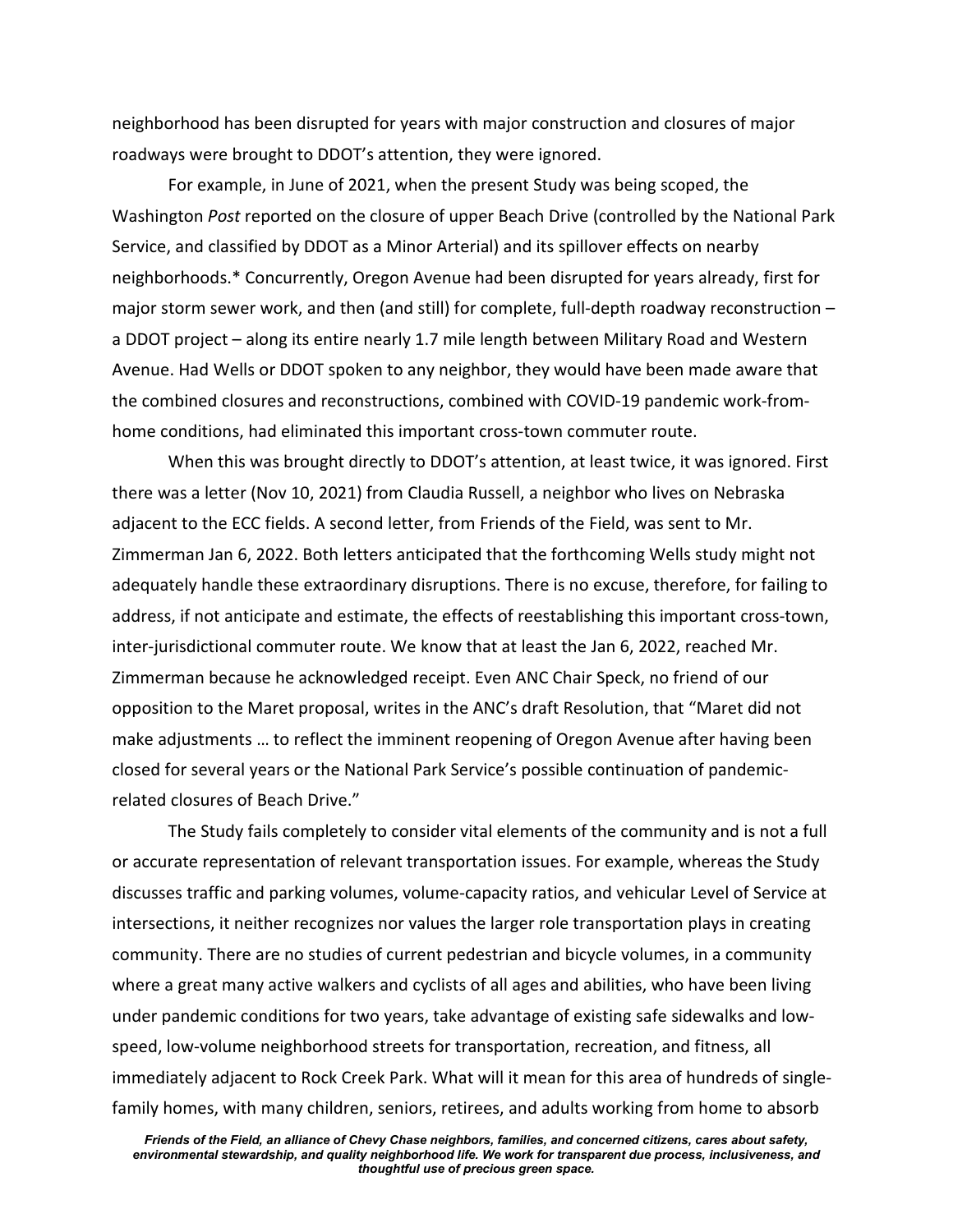new traffic and parking? There is no discussion of current safety conditions, and no crash history reporting. In general terms, these are fatal flaws that should be cause for dismissing the Study's conclusions or rejecting it entirely.

DDOT has noted that transportation projects should put more emphasis on equity, sustainable transportation, and public transportation. Our neighborhood agrees, but this orientation is almost completely absent from the Wells/Maret Study.

#### **Specific objections**

#### Transportation Demand Management plan**:**

In the Wells Study, the proposed Transportation Demand Management ("TDM") plan for the Maret sports complex is paper-thin. After saying (p.21) that "Typical TDM measures include incentives to use transit or other non-auto modes of transportation," it details only the use of buses for Maret teams; six bike racks; support for a Capital Bikeshare station; and admonitions to users not to block neighbors' driveways or otherwise disobey traffic laws. There are no real incentives to avoid using single occupancy vehicle trips. No shuttle buses for parents or spectators, no mention of free bikeshare membership, no Starbucks gift cards. On the other hand, the project proposes a spacious, shaded, free, off-street parking lot that will be a magnet for the kind of SOV trips that TDMs and CTRs are meant to discourage. Pedestrians:

The study contains little discussion of pedestrian activity. What little there is understates the importance of walking and underestimates the risk of adding more traffic at peak times. This neighborhood is home to many families with young children. The past decade has seen a great turnover in home ownership as young families have moved in, eager to live here for its schools, playgrounds, and walkability, replacing an older generation of residents. The neighborhood surrounding ECC boasts a network of good sidewalks allowing for spontaneous social interaction—and they have become critical to quality social interactions.

The proposed driveway to the sports complex would be located mid-block on Nebraska. Not only would this cut across an established high-quality pedestrian route, but the driveway would also be the single entrance and exit for all cars, bicycles, pedestrians, and service vehicles. This single driveway would generate mid-block pedestrian crossings to reach parking on the south side of Nebraska. At a minimum, this crossing should be formalized as a school crossing, protected with all appropriate school crossing control devices, including crosswalk markings, school crossing signs, 15 MPH speed limit during hours of use, and possibly flashing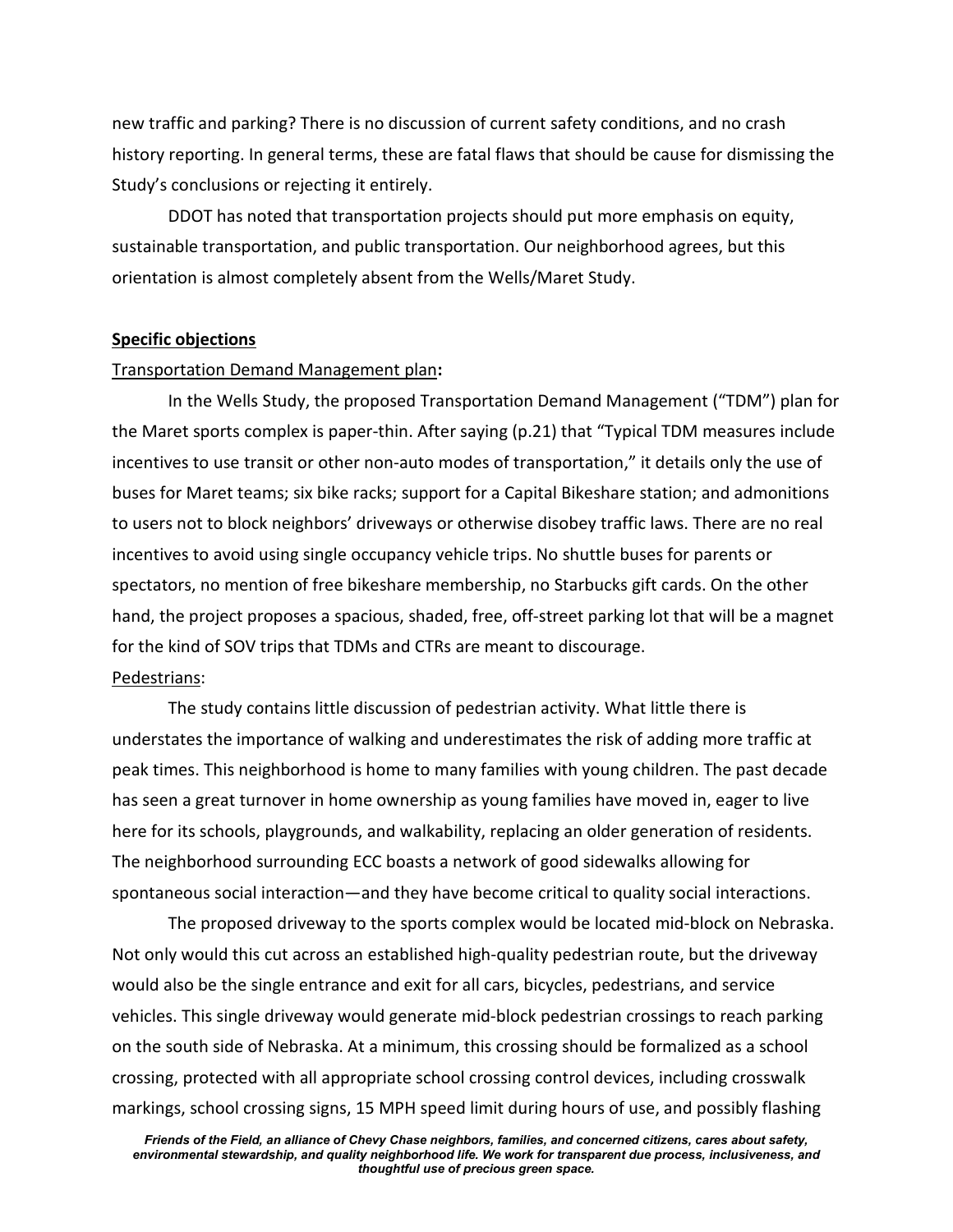beacon and crossing guard protection. This is an inherently dangerous place for concentrating activity. At certain times of the year, with the setting sun, westbound drivers on Nebraska in the afternoon can be blinded by the sun. Afternoons are expected to be the busiest peak time for activity at the proposed fields. Creating an unexpected crossing on a major collector on a sloping site requires extreme care.

### Bicyclists:

The only bicycle data in the Study comes from Quality Counts' 2017 intersection counts. Bicyclists have scarcely been acknowledged in the Study otherwise. Yet Nebraska is used by a significant number of bicyclists heading to and from work and using Nebraska to access nearby Rock Creek Park. How many? At what times? We don't know. There is no data. Nebraska has no marked bicycle facilities, so people on bicycles share travel lanes and curbside lanes with moving traffic and parked vehicles.

DDOT has shown interest in designating bike lanes in this section of Nebraska at some point in the future. For now, they appear on a "wish list." There is no near-term answer to mixing existing and growing numbers of people on bicycles with anticipated traffic growth accompanying the proposed sports complex.

#### Pick-up and Drop-off Parking:

Maret proposes a 100-foot-long lay-by area to accommodate two full-sized buses. When not occupied by buses, the Study suggests the lay-by would be used for automobile pick-up and drop-off of field users. This would likely generate queueing, and there are no provisions for this queueing when sub-lessees would be using the facility. How will Maret monitor and enforce behavior in the public right of way?

### Residential Traffic/Parking:

Directly across from the proposed commercial driveway to the fields are residential driveways serving 15 single-family homes. These residents typically enter Nebraska by backing into the travel lane. Many residents take advantage of curbside parking to avoid this maneuver and to have better sightlines. The combination of many existing driveways, existing curbside parking, an added commercial driveway, associated buses, and private automobile traffic accessing the field, and the reestablished Nebraska Avenue commuting corridor, on a sloping site, would combine to create 'an accident waiting to happen.'

#### Visitor Traffic /Parking:

Maret's intention to sublease the ECC fields is not treated fairly in the Study. Maret proposes a schedule of use for "youth sports organizations," but the calendar of use has been a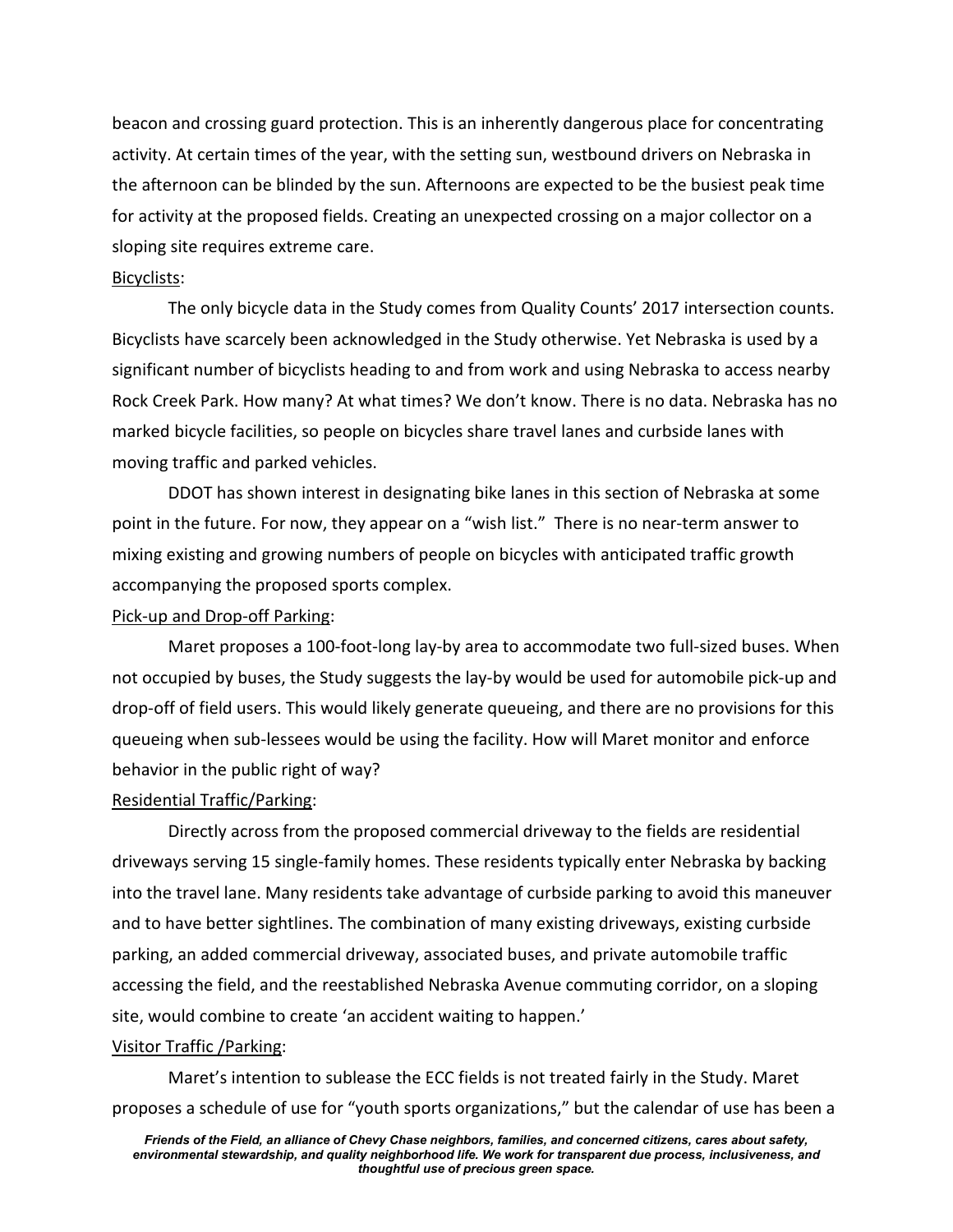moving target. There has been no honest recognition that any initial proposal would be subject to modification in the future. Maret has been clear that they plan to answer a "dearth" of playing fields in the District and anticipate high demand. All the incentives are in place for them to seek maximum use (and return on investment). A former city transportation chief suggested recently to Maret that there should be no overlap in scheduling games and asked for a minimum of one-half hour between games to facilitate changeover. Congestion between games could double the Study's forecast traffic volumes and create additional queueing. ECC:

ECC plans to reopen its therapeutic day treatment program in Fall 2022 for 20 to 25 students requiring approximately 25 faculty/staff. It also plans an after-school day care for another 25 students, with an unknown number of faculty/staff. ECC has not confirmed if there will be caps on the numbers of students and faculty. Traffic associated with student and faculty/staff trips have not been accounted for in the Study.

# Parking lot effect on travel lanes:

The Study does not address on-street queueing to use the commercial driveway. In addition to normal through traffic, Nebraska Avenue is an emergency response route for hospitals and for Knollwood Life Plan Community, a home for seniors. This driveway could easily create additional traffic conflict points in a vital cross-city emergency route. Traffic Congestion from the ECC curb cuts:

The ECC has three existing driveways in the 5800 block of Nebraska. The proposed new 24-foot-wide commercial driveway would be accompanied by the closure of one of the existing driveways, but the remaining two would continue to be actively used. With the ECC renewing operations, the potential for queueing and congestion at the Nebraska/Utah intersection is very real. The Study does not adequately address the hazards of left-hand exits from the parking lot. Enforced exits to the right, to the west, will exacerbate congestion at Nebraska/Utah. Traffic congestion from additional volume:

The Study finds that increased traffic volumes at two intersections (Utah/Nebraska and Military Rd./27th St.) would cause unacceptable LOS impacts. Suggested mitigations include a slight lengthening of the signal cycle at Nebraska/Utah, and the possible reduction of curbside parking at Military/ $27<sup>th</sup>$ . Escaping notice, due to a focus on peak-hour analysis, is the overcrowding and congestion that accompany St John's College High School game days. Any activity at the proposed Maret facilities should be timed so as not to coincide with St John's games.